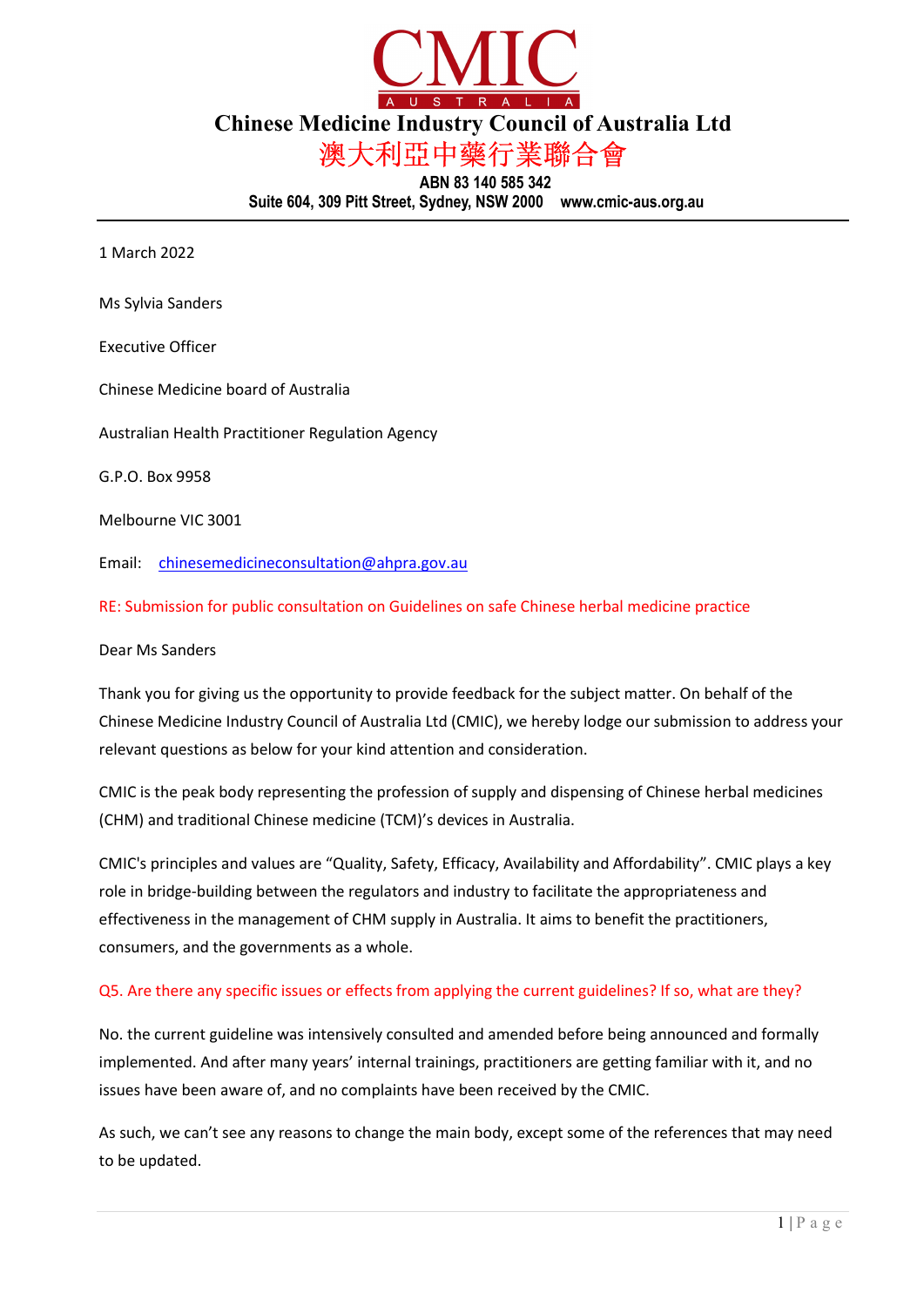

Suite 604, 309 Pitt Street, Sydney, NSW 2000 www.cmic-aus.org.au

Q6.Is the content and structure of the draft revised guidelines helpful, clear and relevant? If not, please explain why.

A: No. The revised guideline will impose a big impact on the industry, potential adverse effect and confusion could be expected. Especially the following areas are not acceptable.

1. The revised Guideline changed the current term of "Chinese herbal medicines" and " Chinese herbs" into "medicine" and " medicinal ingredients" in the main text contents, which are neither reasonable, nor in line with the document's title.

Chinese herbs can be used as general retail products to meet the traditional use and belief for Australian ethnic groups or as food and soup ingredients for Asian Australians. It can only be regarded as an herbal medicine material when used under the theory of Traditional Chinese Medicine (TCM). The term of "Medicinal ingredients" should be used for manufactured herbal medicines which are listed on the Australian Therapeutic Goods Register (ARTG).

In addition, many Chinese herbs have dual usages, one for therapeutic, one for food ingredients, like Dang Sheng, Fu Ling, Xing Ren (apricot kernel), Red dates, Orange peel, Cordyceps Mushroom and Ejiao. According to public released data by the Chinese government, there are more than 100 kinds of Chinese herbs being listed as a dual usage of food and therapeutic.

As such, we oppose changing or upgrading the term of Chinese herbal medicine into " medicine " , or Chinese herbs into " medicinal ingredients".

2. The revised guideline added Clause 9 (page 17) "quality of medicinal ingredients" which simply and unreasonably judges the herbs quality based on labelled expiry date.

We support to address the quality of Chinese herbs, but it comprises a wide range of controlling factors. If the CMBA intend to revise the guideline, it should delete this Clause 9 or allow the Chinese herbal medicine practitioners to make a judgment of the herbs quality before releasing for use, rather simply based on the labelled expiry dates which are actually not justified by exporters.

Due to the import requirements for pre-packed Chinese herbs, it requires all packaging to have an Expiry Date on the label. To the best of our knowledge, these expiry dates labelled by exporters are just a "formality" rather than "real", because the shelf-life for each herb is not justified by "stability studies" ( no such a requirement by exporter's jurisdiction as of today).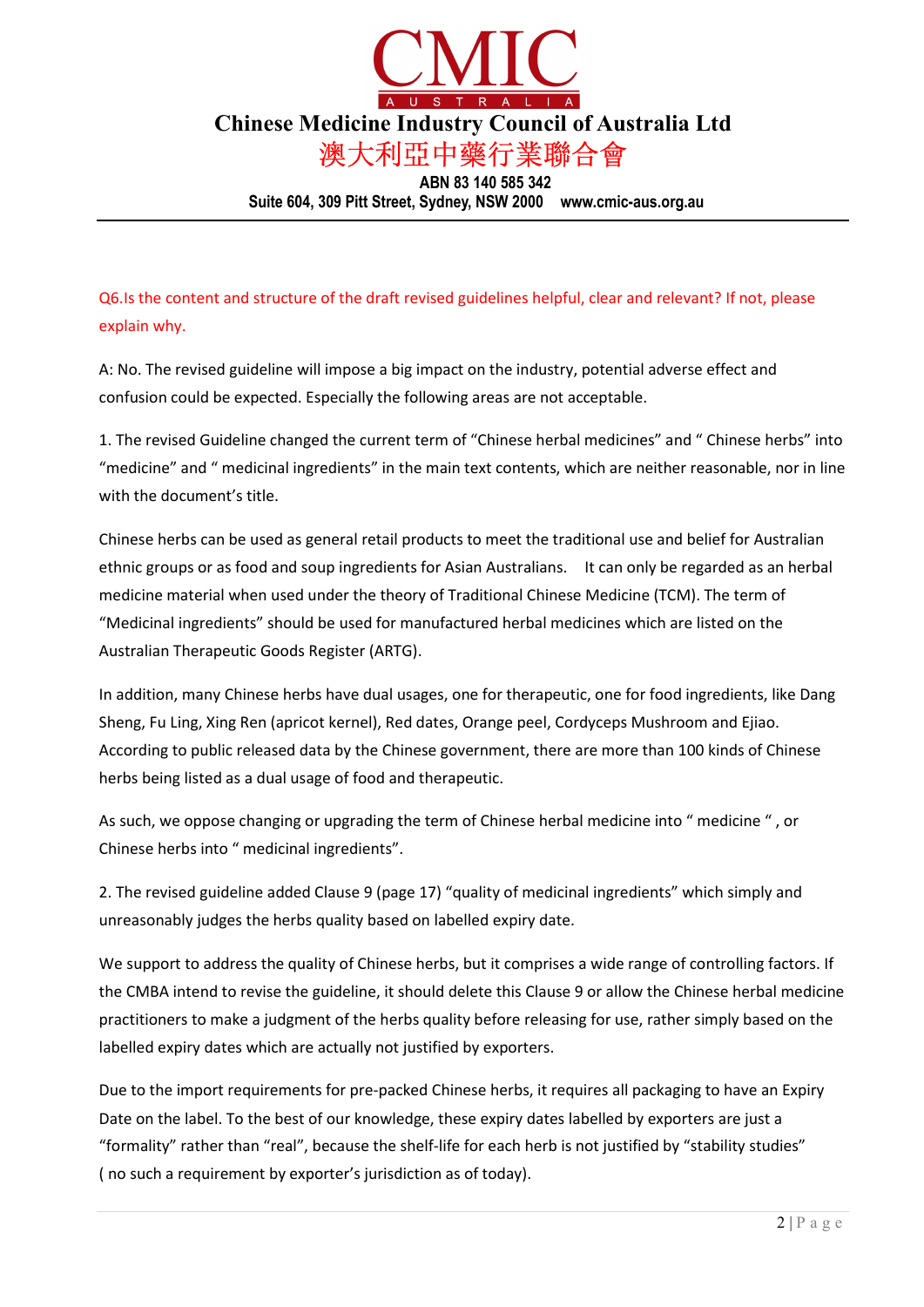

Suite 604, 309 Pitt Street, Sydney, NSW 2000 www.cmic-aus.org.au

In addition, for some herbs, such as Chen Pi, Ban Xia, etc, the quality increases throughout the time if stored correctly and so-called "the longer storage, the better quality" in Chinese medicine. On the other hand, some herbs should be dumped before the labelled expiry dates if not properly managed in transportation or storage.

In conclusion, unlike manufactured Chinese herbal medicine, the practitioners/dispensers who sells and releases the herbs to customers should have the ability, liability and discretion to judge the final quality for use.

Q7.Is there anything missing that needs to be added to the draft revised guidelines? If so, please provide details.

Yes, some examples are as below:

1. Background on page 7, "The medicinal name in Chinese characters corresponds to the name in pin yin as found in the PPRC. However, the name does not always refer to a single species name, since one ingredient may be sourced from more than one species. This can result in confusion that represents a risk to public safety, for example there are several recorded incidents in which consumption of Chinese herbs has resulted in renal failure due to the toxin aristolochic acid and the events have been attributed to a lack of clarity in naming leading to confusion between herbs with similar names. If an ingredient is written as fang ji 防己, it can be mistaken as mu fang ji 木防己 (Aristolochiae seu Cocculi radix), or guang fang ji 广防己 (Aristolochiae fangchi), or han fang ji 汉 防己 (Stephania tetrandra S. Moore).".

This example is no more valid. In Chinese pharmacopeia (Vol.1, 2015), "Fang Ji" refers to only one species, which is " Stephania tetrandra S. Moore".

2. "TGA Therapeutic Goods Order no. 69 — General requirements for labels for medicines as amended made under section 10 of the Therapeutic Goods Act 1989. Available at www.comlaw.gov.au/Details/F2009C00264" on page 18 is no more valid, and need to update as below:

"Therapeutic Goods Order No. 92 - Standard for labels of non-prescription medicines": https://www.legislation.gov.au/Series/F2016L01287